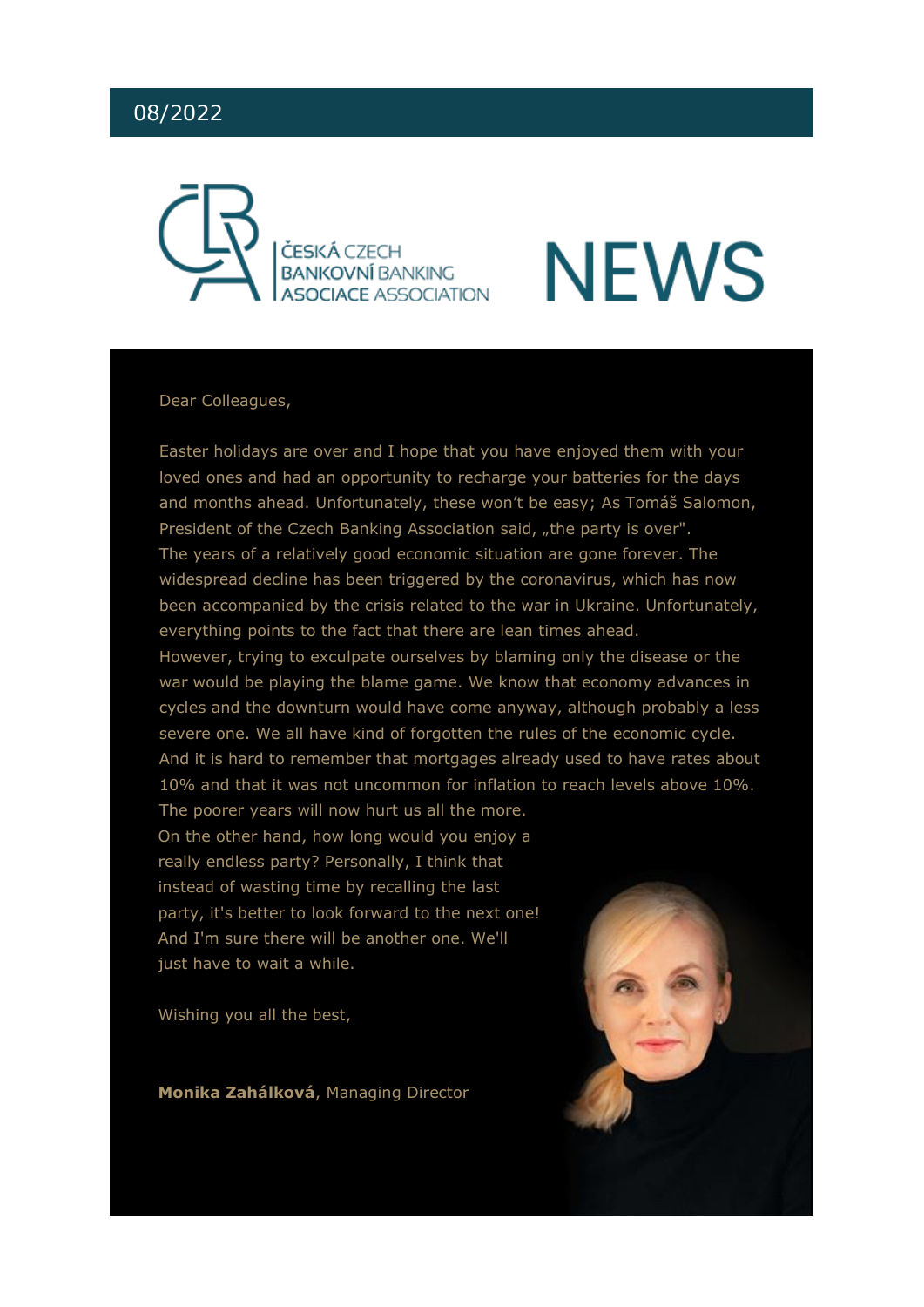# News of<br>the Day

#### **Inflation continues to grow**



Inflation set another record in March and it is likely to break that record again in the coming months. Prices rose by 12.7% year-on-year in March, compared with 11.1% in February. For the whole of this year, the rate of inflation will stand at about 13%, the highest since 1993. One of the key factors behind the acceleration of prices in March was the increase in the prices of fuel. Fuel prices jumped up by a record 21.7%, month-on-month, and by as much as 50% year-on-year. Fuel alone contributed to increasing March inflation by 0.7 percentage points (ppt). However, also other traditional causes of price increases were also at work. The price of electricity rose by 24.7% year-on-year, while the price of gas rose by 37.7%. These factors contributed to a year-on-year acceleration of prices by 0.3 ppt, similar to February. However, the prices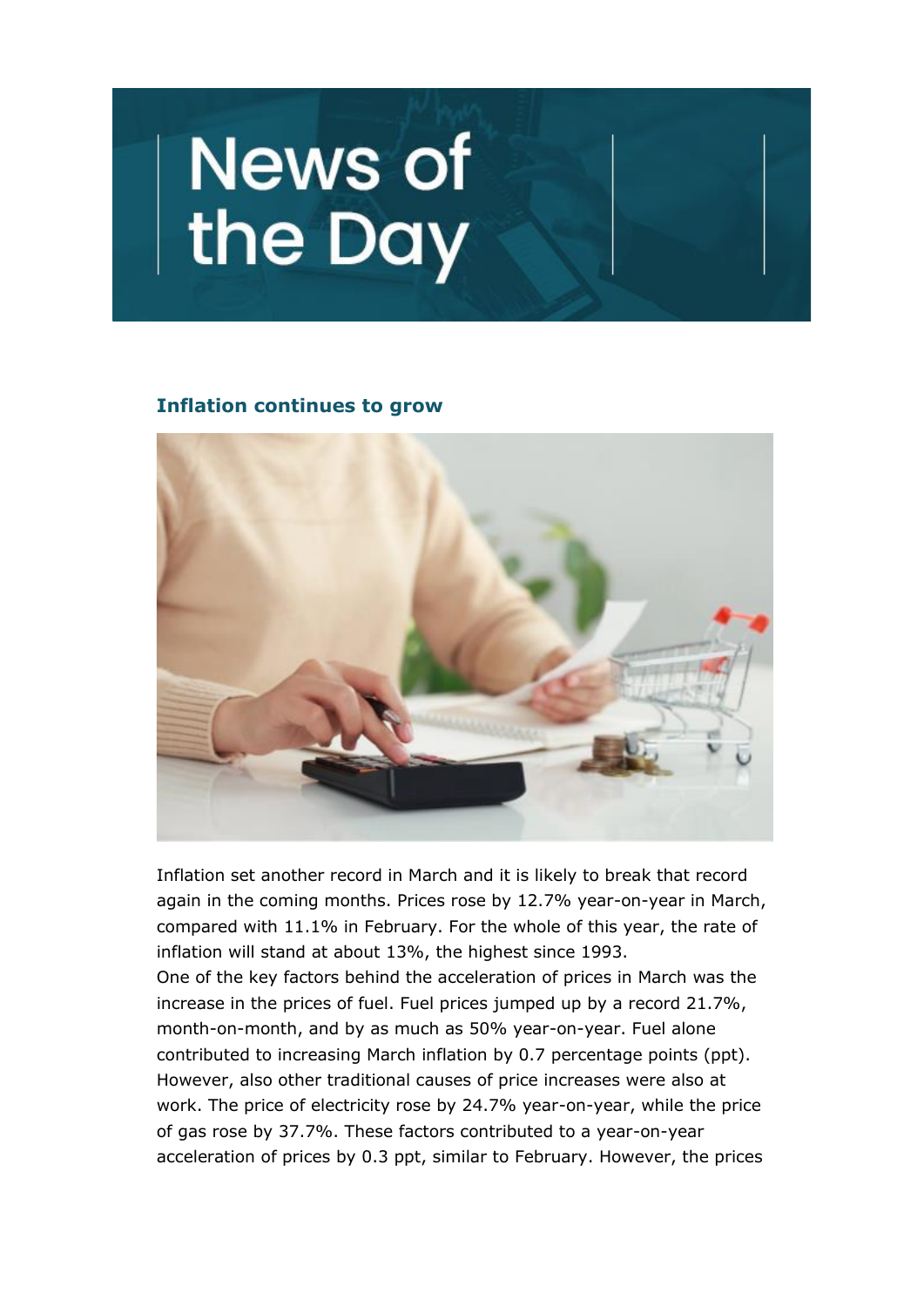of goods and services for home repairs or imputed rentals also continued to rise in March (16.3% from 15.7%) as a result of increases in the prices of building materials and new housing prices. Price growth in the housing category thus reached 17.6% year-on-year, the highest since the end of 1998.

The annual price growth is likely to be even higher in the period ahead. *"Inflation is likely to accelerate in the months ahead as further inflationary effects associated with the Russian attack on Ukraine are gradually reflected in prices,"* [said Jakub Seidler, the Chief Economist of](https://cbaonline.cz/breznova-inflace-zrychlila-nad-ocekavani-na-127)  [the Czech Banking Association.](https://cbaonline.cz/breznova-inflace-zrychlila-nad-ocekavani-na-127) According to him, the war in Ukraine is already pushing this year's inflation estimates higher to approximately 13%, with the peak of about 14.5% expected in the middle of the year. *"The market is expecting the Czech National Bank to increase rates towards 6% this year, given further inflationary effects,"* Jakub Seidler added.



#### **CBA Focus focused on housing**

The first episode of this year's "CBA Focus" roundtable focused on one of the most significant topics which moved the economy last year: the unprecedented increase in real estate prices and a record demand for mortgages. What are the reasons for the rising prices of housing? How much more will mortgage interest rates be pushed up and will prices of housing increase further this year? Is this a cause for concern or should the situation be accepted as a natural consequence of the work of market forces? These and other questions relating to the housing market were discussed by Daniela Písařovicová, the presenter, Tomáš Salomon, President of the CBA and the CEO of Česká spořitelna, Tomáš Nidetzský,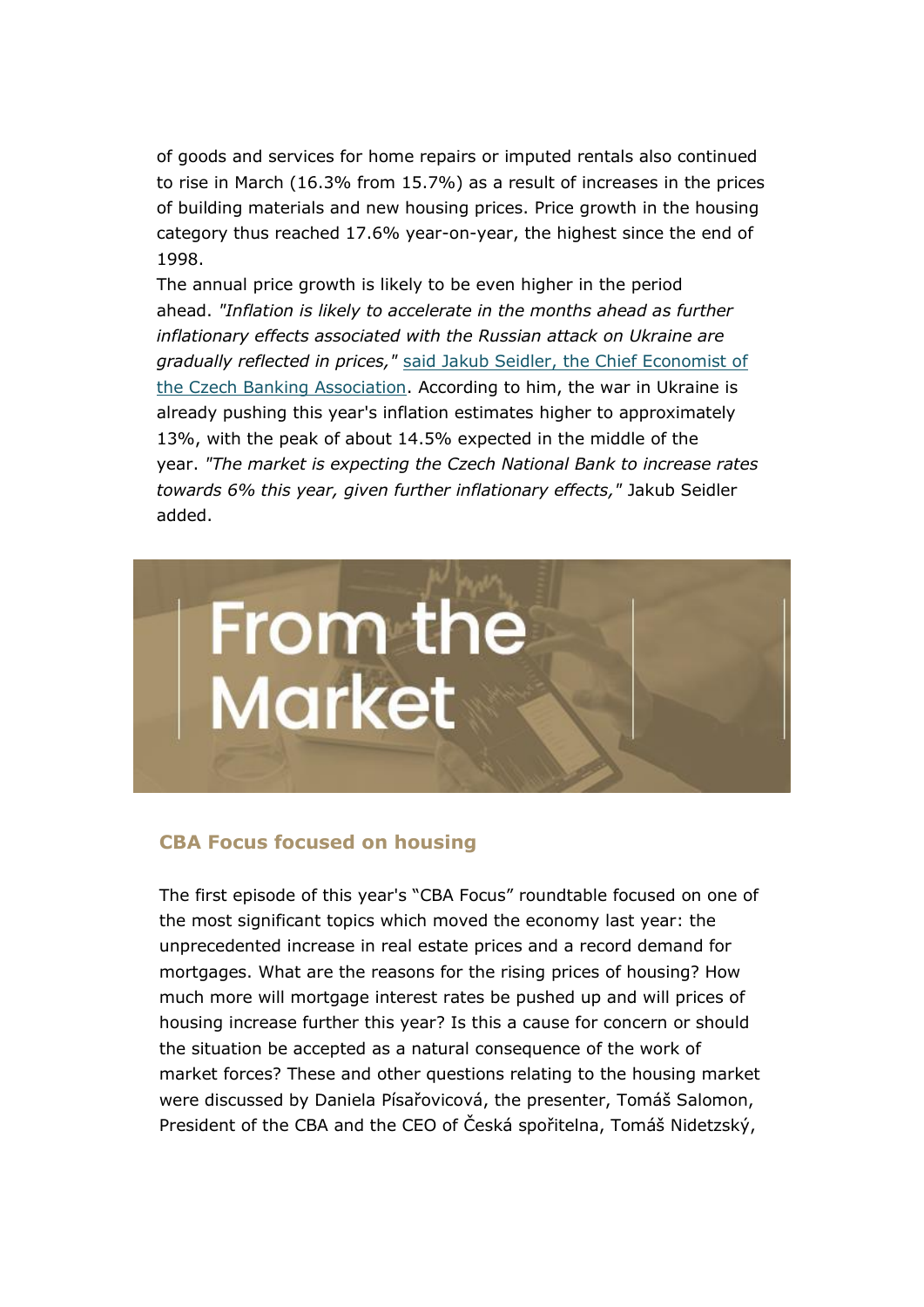Deputy Governor of the CNB and Milan Ročko, co-author of the cenovamapa.org project. You can follow the discussion [here.](https://youtu.be/4KYJ7V7KnS0)

#### **Zdeněk Tůma has become a member of the prestigious community of central bankers**

The international organization Global Interdependence Center (GIC) [has](https://cbaonline.cz/zdenek-tuma-clenem-prestizni-college-of-central-bankers)  app[ointed Zdeněk Tůma as the first Czech to become a member of the](https://cbaonline.cz/zdenek-tuma-clenem-prestizni-college-of-central-bankers)  [College of Central Bankers,](https://cbaonline.cz/zdenek-tuma-clenem-prestizni-college-of-central-bankers) a community of the former leaders of the world's central banks. A member of the Executive Board of the CBA, Chairman of the Supervisory Board of ČSOB and former Governor of the Czech National Bank thus joins a prestigious platform that provides a forum for former leaders of the world's central banks to share their experience. The College of Central Bankers enjoys a long and trusted rapport with current and former leaders of central banks around the world. As a result, it offers a distinguished, neutral platform for thought leadership on important macroeconomic and socially important topics – many in central banking and monetary policy.

#### **Unemployment declined in March**

[Unemployment in the Czech Republic declined to](https://cbaonline.cz/ekonomicky-komentar-cba-podil-nezamestnanych-osob-v-breznu-poklesl) 3.4 % in March, from 3.5 % in February. The total number of jobseekers dropped to 252 873, 10 560 fewer than a month earlier. Compared to February, the number of job openings decreased by 3,749, to 360,168. This still leaves more job openings than job seekers. The drop in unemployment has been expected and is related to the traditional seasonality and the arrival of warmer weather, which increases demand in agriculture, construction, forestry and logistics. Meanwhile, according to available data, the labor market has also absorbed more than 12 000 refugees from Ukraine. Further unemployment forecasts are highly uncertain, but the proportion of people out of work is expected to rise as the economy slows down. A new forecast from the Czech Chamber of Commerce expects unemployment to reach 4.5%, while the average rate of unemployment was 3,8 % last year.

#### **Ministry of Finance has revised the economic growth forecast downwards**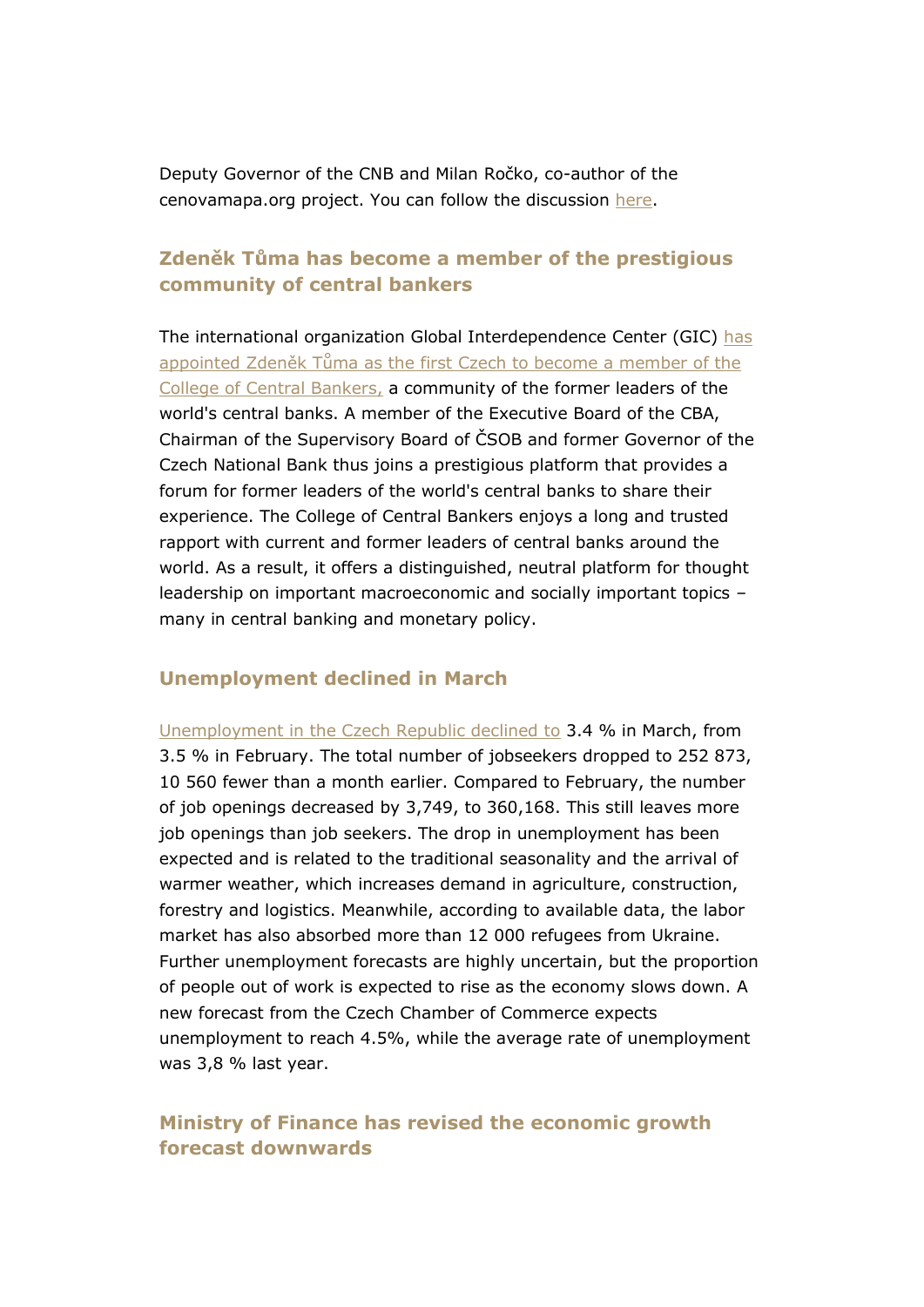Czech economic growth will slow down to 1.2 % in 2022 and inflation will probably reach 12.3 %. [The Ministry of Finance of the CR predicted this](https://www.mfcr.cz/cs/aktualne/tiskove-zpravy/2022/ekonomika-letos-zvolni-na-12-inflace-do-47119)  [in its April forecast.](https://www.mfcr.cz/cs/aktualne/tiskove-zpravy/2022/ekonomika-letos-zvolni-na-12-inflace-do-47119) In its January forecast, before the start of the war in Ukraine, the Ministry was much more optimistic, predicting economic growth of 3.1 percent and inflation of about 10 percent. Growth was similar last year, when the economy added a total of 3.3 percent. Zbyněk Stanjura, the Minister of Finance, admitted that even the updated forecast is very uncertain. However, the new forecast will also entail an amendment to the state budget law, which will be submitted by the Ministry before the end of June. So far, the additional expenditure related to the inflow of refugees is estimated at about CZK 50 billion.

#### **Conditions for women entrepreneurship in the Czech Republic are below average**

The fifth report of the [Mastercard Index of Women Entrepreneurs,](https://www.mastercard.com/news/media/phwevxcc/the-mastercard-index-of-women-entrepreneurs.pdf) which describes women entrepreneurship in 65 countries, attributes belowaverage results to the Czech Republic. The Czech Republic ranked 39<sup>th</sup> in terms of conditions for women entrepreneurship, which is three places higher than last year, but still ranks us at the level of countries such as Botswana, Peru, South Africa and Vietnam. Compared to other advanced economies, the Czech Republic lags behind especially in women's access to knowledge and in funding their entrepreneurship. The Czech Republic also scored very much below average in government support for small and medium-sized entrepreneurs. The level of entrepreneurial activity among men in the Czech Republic is two and a half times higher than among women. Among business leaders and business owners, the ratio of men to women in the country is three to one. According to the report, the best conditions for women entrepreneurship exist in the United States, New Zealand and Canada.

#### **The income limit for the flat-rate tax will be doubled**

Zbyněk Stanjura, the Minister of Finance, wants to double the income limit for the possibility of applying for a flat-rate tax. The minister will submit a draft amendment to the law before the end of May, that would increase the limit from CZK 1 million to CZK 2 million. In addition to this,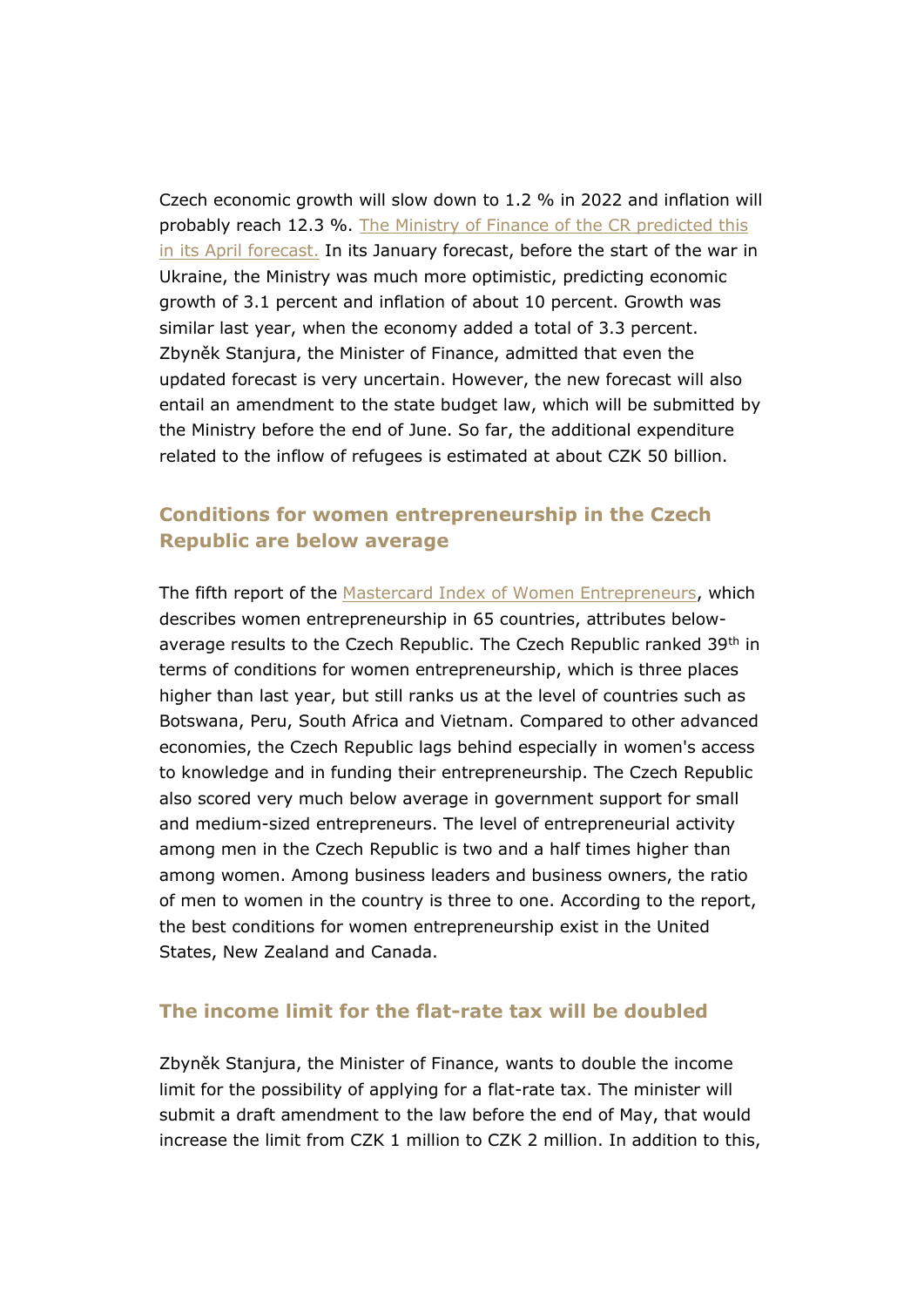the amendment should also introduce more levy rates than the current flat rate. While a single rate of CZK 5,994 a year is now in place, two to three rates would be set up in the future, depending on the amount of annual income. The flat-rate tax regime is now open to self-employed entrepreneurs who are non-VAT payers and have annual business revenue of up to CZK 1 million and, at the same time, do not have any income from dependent activities. Last year, on average, around 65,000 self-employed persons paid taxes and insurance contributions on a flatrate basis and the Ministry estimates that this year, the number will increase to 80,000.

#### **The CNB issued a banknote with Karel Engliš**

The Czech National Bank has issued a [commemorative banknote](https://www.youtube.com/watch?v=N6bgi-_D7DY) that honors the creation of the Czechoslovak currency and bears the portrait of Karel Engliš, the Minister of Finance and Governor of the National Bank of Czechoslovakia in the First Republic. The banknote, in the nominal value of CZK 100, is only the second commemorative banknote in the history of the CNB, after the banknote with the portrait of Alois Rašín. The central bank plans a third issue in 2026 to mark the 100<sup>th</sup> anniversary of the National Bank of Czechoslovakia. It will be dedicated to Vilém Pospíšil, its first Governor. The commemorative banknote can be purchased from the CNB's [contractual partners.](https://www.cnb.cz/cs/bankovky-a-mince/numizmatika/prodej-sberatelskeho-materialu/smluvni-partneri/)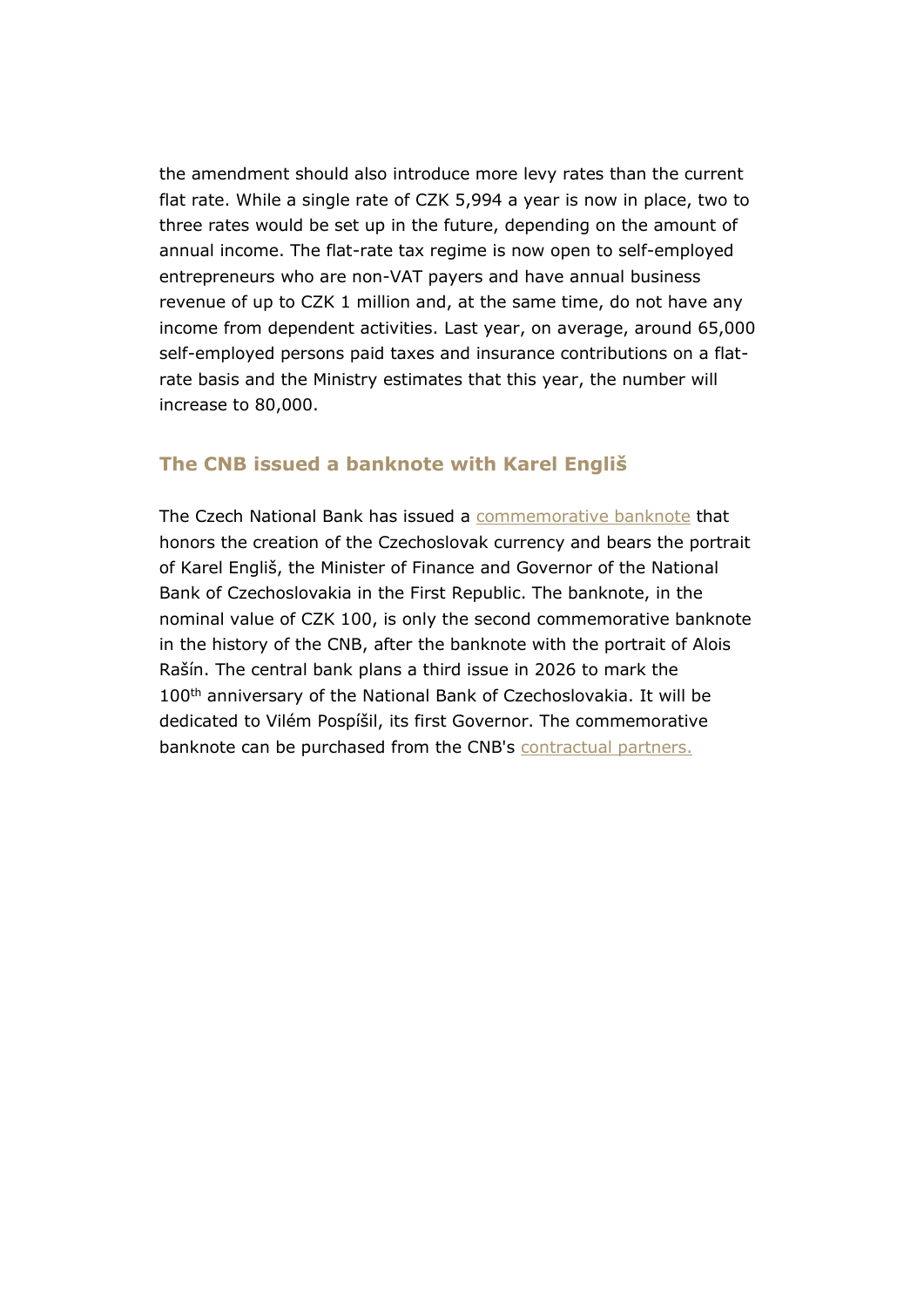

## From<br>Legislature



#### **The President signed legislation on covered bonds**

The President of the Czech Republic signed a [bill](https://www.senat.cz/xqw/webdav/pssenat/original/102937/86354) amending certain laws relating to the financial

market, in particular in connection with the implementation of European Union regulations relating to the Capital Markets Union. Among other things, the law harmonizes the regulation of covered bonds with EU regulations.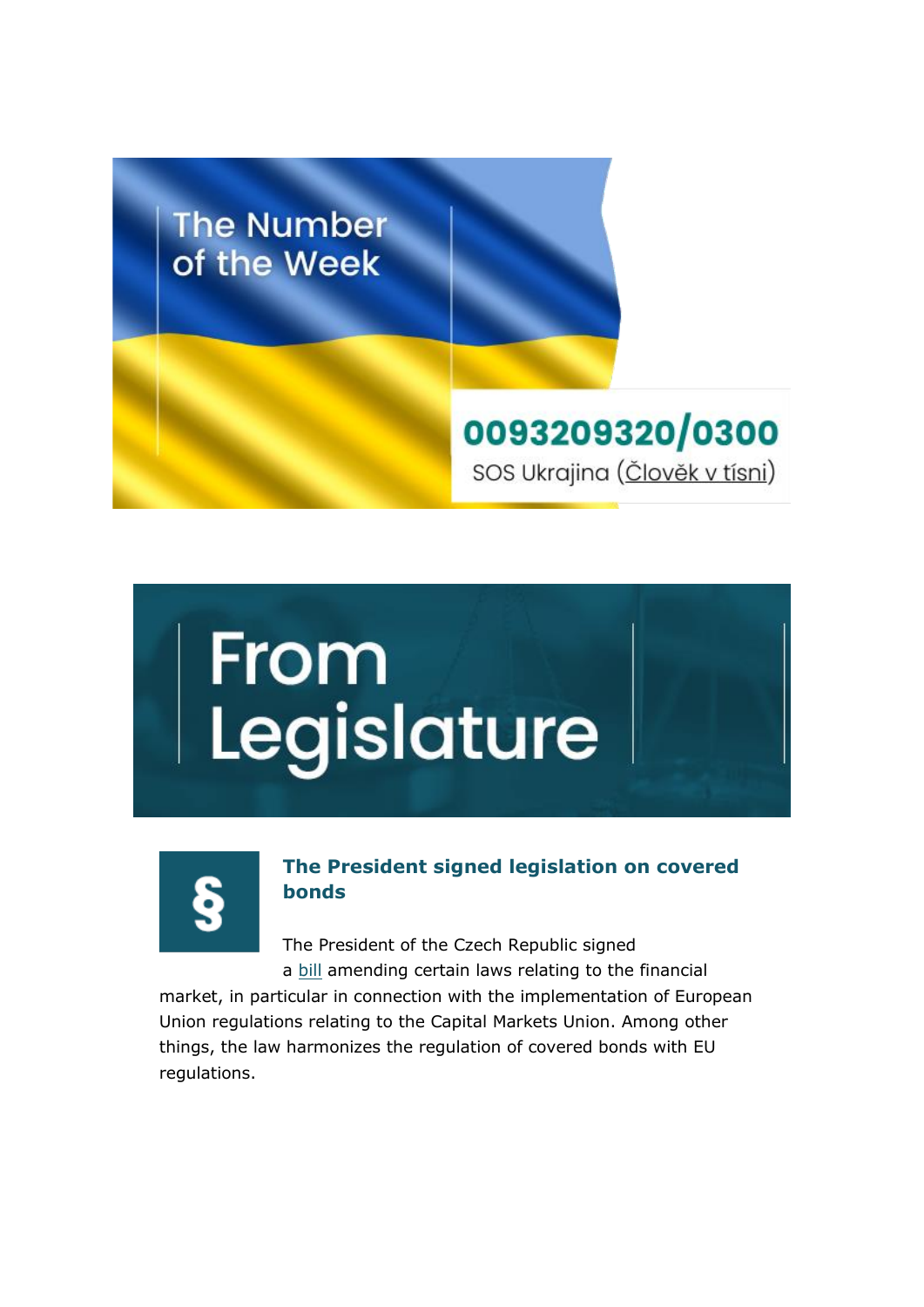## Financial **Education**

**New e-course for fleet insurance distributors**



CBA EDUCA offers an e-course called [the Fleet Insurance Distributor's](https://www.cbaeduca.cz/PZMFInformace)  [Manual](https://www.cbaeduca.cz/PZMFInformace) to its clients, not only bank employees. According to the Act on Distribution of Insurance and Reinsurance, it is intended for all those who are involved in insuring their clients in a so-called fleet manner, for example, offering insurance against credit card misuse and others. In accordance with the law, the purpose of the courses is to ensure that every employee who is engaged with customers when offering financial products has expertise and is aware of all the legal obligations they have when dealing with customers. After studying the Fleet Insurance Distributor's Manual e-course and passing the final test, the employee will receive a certificate and will thus meet all the requirements for proficiency in selling fleet insurance.

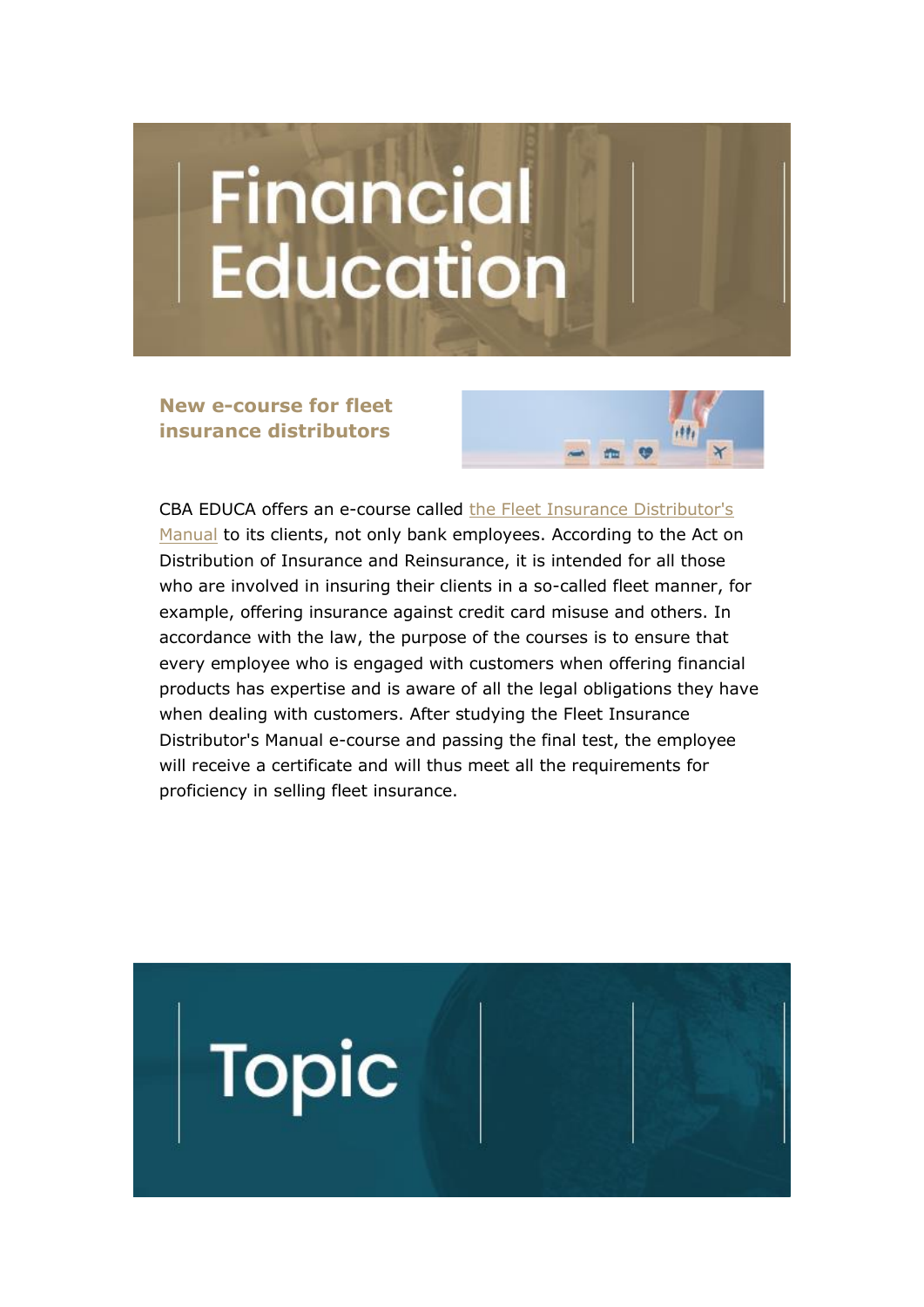#### **Mortgages decreased by almost 50% year-on-year**

**In March, banks and building societies granted mortgage loans in the total volume of over CZK 30 billion. Although the volume of mortgages granted increased by CZK 5 billion compared to February, it fell by almost half year-on-year. This was indicated by the data contained in the [CBA Hypomonitor,](https://cbaonline.cz/cba-hypomonitor-brezen-2022) which captures data from all domestic banks and building societies providing mortgage loans on the domestic market.**

#### **March seasonal growth, significant year-on-year decline**

The growth in interest in mortgages that we saw in March did not change the overall downward trend; it was a seasonal issue. The first few months of the year are always the weakest in mortgage volumes and in March, the situation starts to turn around. Besides that, some of the clients hastened to take out a loan before the stricter regulatory rules of the Czech National Bank, which banks must comply with when providing mortgage loans from April, come into force.

Banks and building societies thus granted mortgage loans in the total volume of over CZK 30 billion in March. Of the total volume of mortgages in March, real new loans accounted for over CZK 25 billion, while refinanced loans accounted for less than CZK 5 billion. The volume of real new mortgages granted in March rose by CZK 5 billion, from CZK 20.8 billion to CZK 25.4 billion. Refinanced loans (internally or from another institution) increased from CZK 4.3 billion to CZK 4.9 billion. The number of newly granted mortgages also increased from 6.1 thousand in February to 7.4 thousand.

*A number of factors will be reflected in the further development of the mortgage market. It will not only be the level of mortgage rates, but also the development of real estate prices and, without any doubt, the current uncertainty associated with the war in Ukraine. On the one hand, this is worsening economic prospects; on the other hand, it is increasing inflation and may thus motivate some households to purchase real estate. However, the new stricter credit limits from the Czech National Bank will have an impact on the overall figures,"* commented Jakub Seidler, the Chief Economist of the Czech Banking Association, on the situation on the mortgage market.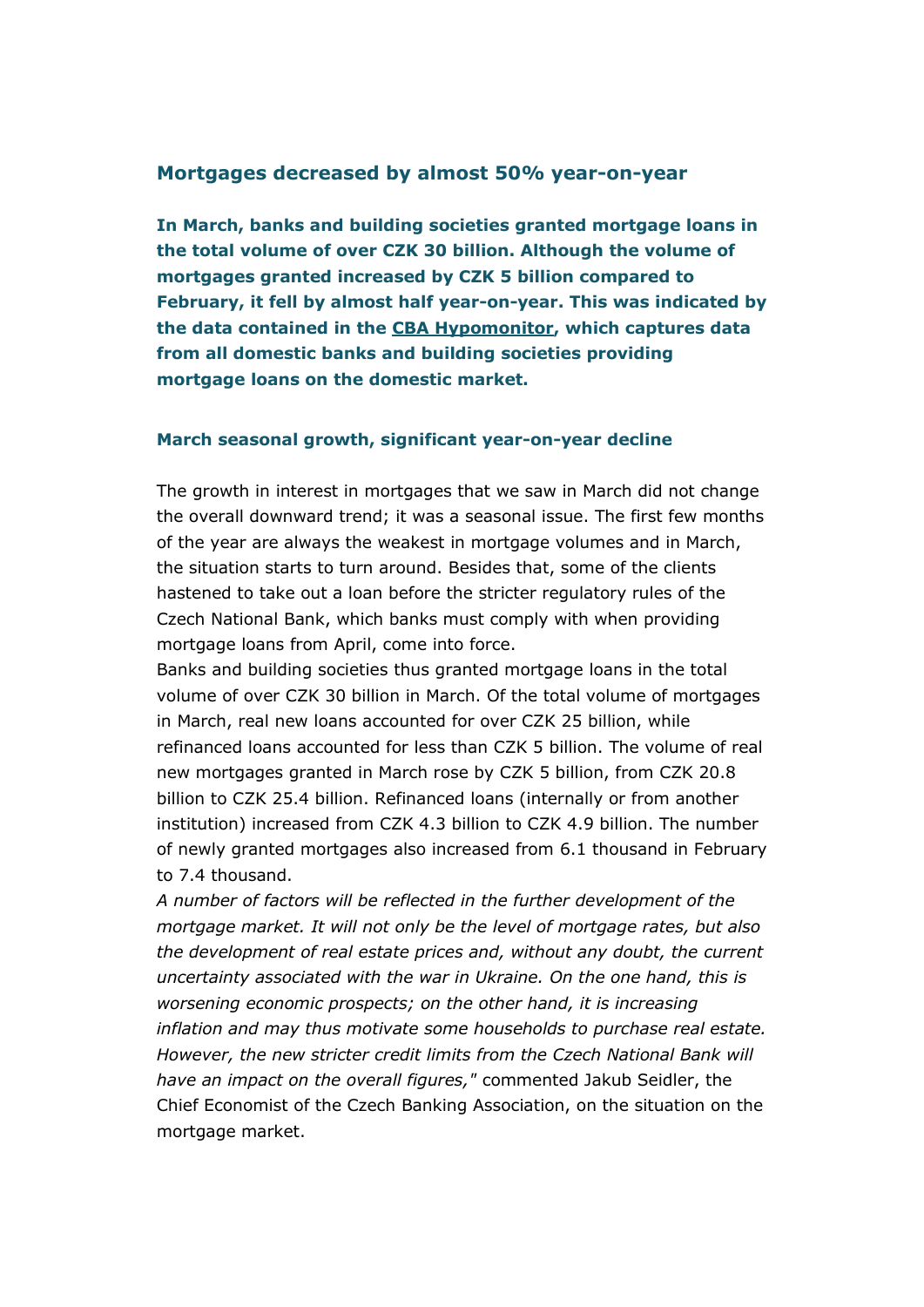#### **Rates are climbing up**

As expected, mortgage rates continued to increase in March as well and the trend will continue in the coming months, given the further increase in market interest rates due to accelerating inflation. The interest rate on actual new mortgage originations increased to 4.15% in March, from 3.84% in February, which is roughly equivalent to the level exiting in mid-2011. However, as in the previous period, this still captures contracts that were being negotiated with clients in earlier months, when interest rates were slightly lower. Therefore, the average rate for newly concluded contracts is still below the mortgage offered rates. These currently move within a very wide range, from 4.5% p.a. to 6% p.a., depending on the specific parameters of the mortgage. While interest rates on longer maturities, from which mortgage rates are determined with some delay, are at their highest level since 2008, interest rates on shorter maturities are at their highest level over the past twenty years*. "Market interest rates for longer maturities started to decline after the start of the Russian aggression in Ukraine due to growing uncertainty. But then, due to the expected acceleration of inflation and further reaction from the central bank, the trend reversed again and interest rates have not only returned to their previous levels, but are now up to one percentage point higher,"* explained Jakub Seidler.

However, a one percentage point increase in mortgage rates means an increase in monthly repayments of CZK 1,600 to CZK 2,000 for a mortgage of an average size. Compared to the 2% interest rate that was common on the market in earlier years, the current mortgage rate of 5% would mean a CZK 5,000 to CZK 6,000 increase in the monthly payment for an average mortgage per month.

#### **Significant year-on-year decline**

The double-digit year-on-year decline in the volumes and units of mortgages granted continued in March and intensified further, compared to February. According to the March CBA Hypomonitor, banks and building societies granted mortgages to households in a total volume of CZK 30.3 billion against more than CZK 56 billion last year. This represents a year-on-year decrease of more than 46%. The volume of newly granted loans of CZK 25.4 billion in March represents a roughly 30% decrease compared to the same month last year. It should be